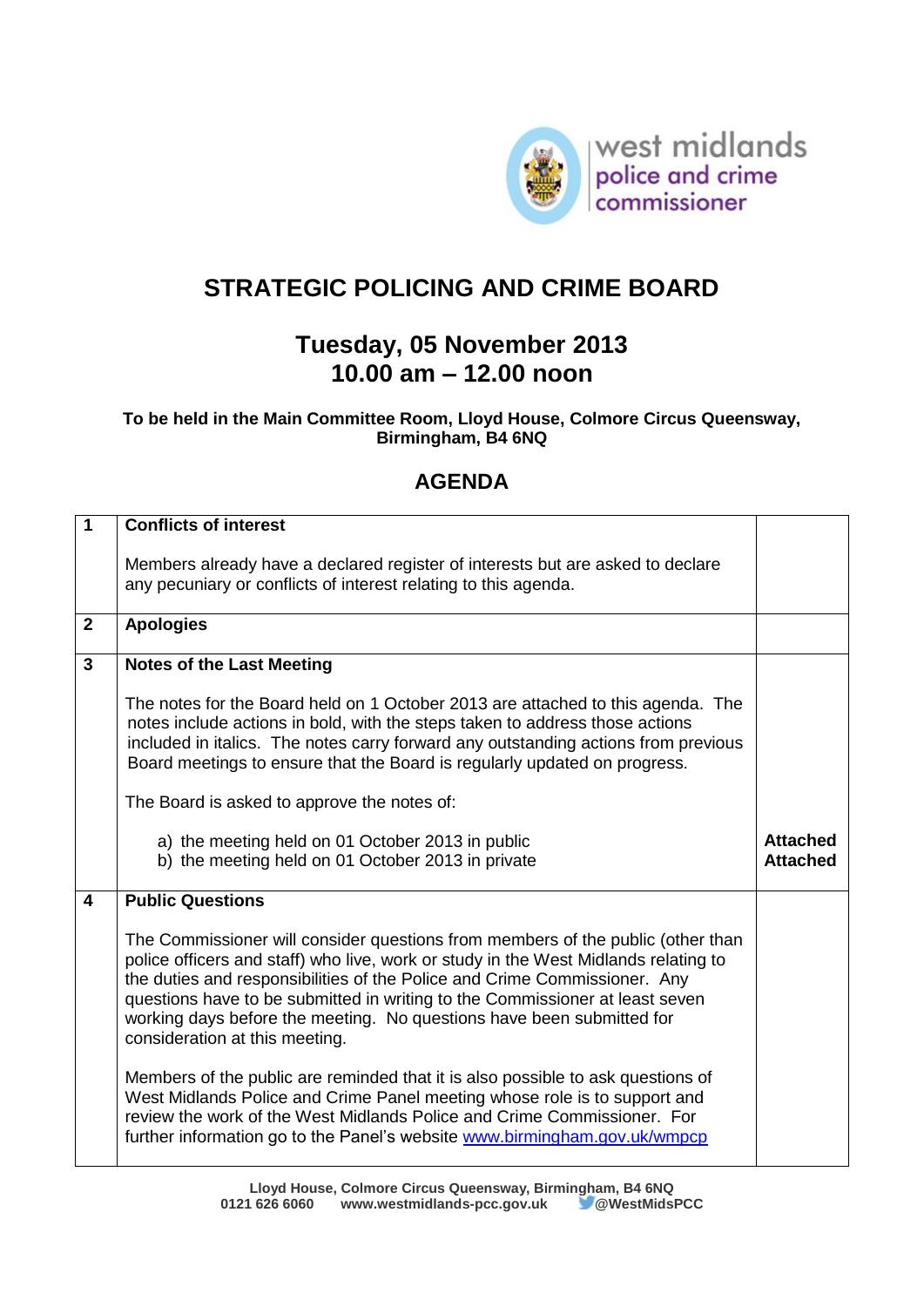| $5\phantom{a}$ | <b>Finance: Revised Revenue Budget</b>                                                                                                                                                                                                                                                                                                                                                           | <b>Attached</b> |
|----------------|--------------------------------------------------------------------------------------------------------------------------------------------------------------------------------------------------------------------------------------------------------------------------------------------------------------------------------------------------------------------------------------------------|-----------------|
|                | The Board is asked to consider the attached report from the Commissioner's Chief<br>Finance Officer and the Chief Constable's Director of Resources. The Report has<br>been prepared in line with the approach supported by the Board at its meeting on<br>30 April 2013. Details of this can be found on the Commissioner's website at<br>www.westmidlands-                                     |                 |
|                | pcc.gov.uk/media/208610/06_spcb_30_apr_13_financial_reporting.pdf                                                                                                                                                                                                                                                                                                                                |                 |
| 6              | <b>West Midlands Police Income</b>                                                                                                                                                                                                                                                                                                                                                               | <b>Attached</b> |
|                | The Board is asked to consider the attached report from the Commissioner's Chief<br>Finance Officer and the Chief Constable's Director of Resources which presents<br>an analysis of the sources of income available to the Force over and above that<br>provided through central Government grants and the precept.                                                                             |                 |
| $\overline{7}$ | <b>Budget Consultation</b>                                                                                                                                                                                                                                                                                                                                                                       | <b>Attached</b> |
|                | The Board is asked to consider the attached report from the Chief Finance Officer<br>which launches the consultation on budget and precept proposals for 2014-15 and<br>beyond.                                                                                                                                                                                                                  |                 |
| 8              | Performance against the 2013-14 milestones and deliverables in the Police<br>and Crime Plan                                                                                                                                                                                                                                                                                                      | <b>Attached</b> |
|                | The Board is asked to consider the attached report from the Chief Constable on<br>performance. The Report has been prepared in line with the approach supported<br>by the Board at its meeting on 14 May 2013. Details of this can be found on the<br>Commissioner's website www.westmidlands-<br>pcc.gov.uk/media/212413/05_spcb_14_may_13_performance_against_the_police<br>and crime plan.pdf |                 |
| 9              | <b>Human Resources</b>                                                                                                                                                                                                                                                                                                                                                                           | <b>Attached</b> |
|                | The Board is asked to consider the attached report from the Chief Constable's<br>Director of Resources which provides an update on workforce strategy initiatives<br>and matters affecting the human resources function.                                                                                                                                                                         |                 |
|                | The Board receives quarterly reports on Force human resources.                                                                                                                                                                                                                                                                                                                                   |                 |
| 10             | <b>Staff Survey</b>                                                                                                                                                                                                                                                                                                                                                                              | To follow       |
|                | The Board is asked to consider the attached report on the results of the most<br>recent staff survey undertaken by the Chief Constable.                                                                                                                                                                                                                                                          |                 |
| 11             | <b>West Midlands Police Freedom of Information Update</b>                                                                                                                                                                                                                                                                                                                                        | <b>Attached</b> |
|                | The Board is asked to consider the attached report from the Chief Information<br>Officer which provides an update on the issues facing the Force about Freedom of<br>Information (FOI) requests.                                                                                                                                                                                                 |                 |
|                |                                                                                                                                                                                                                                                                                                                                                                                                  |                 |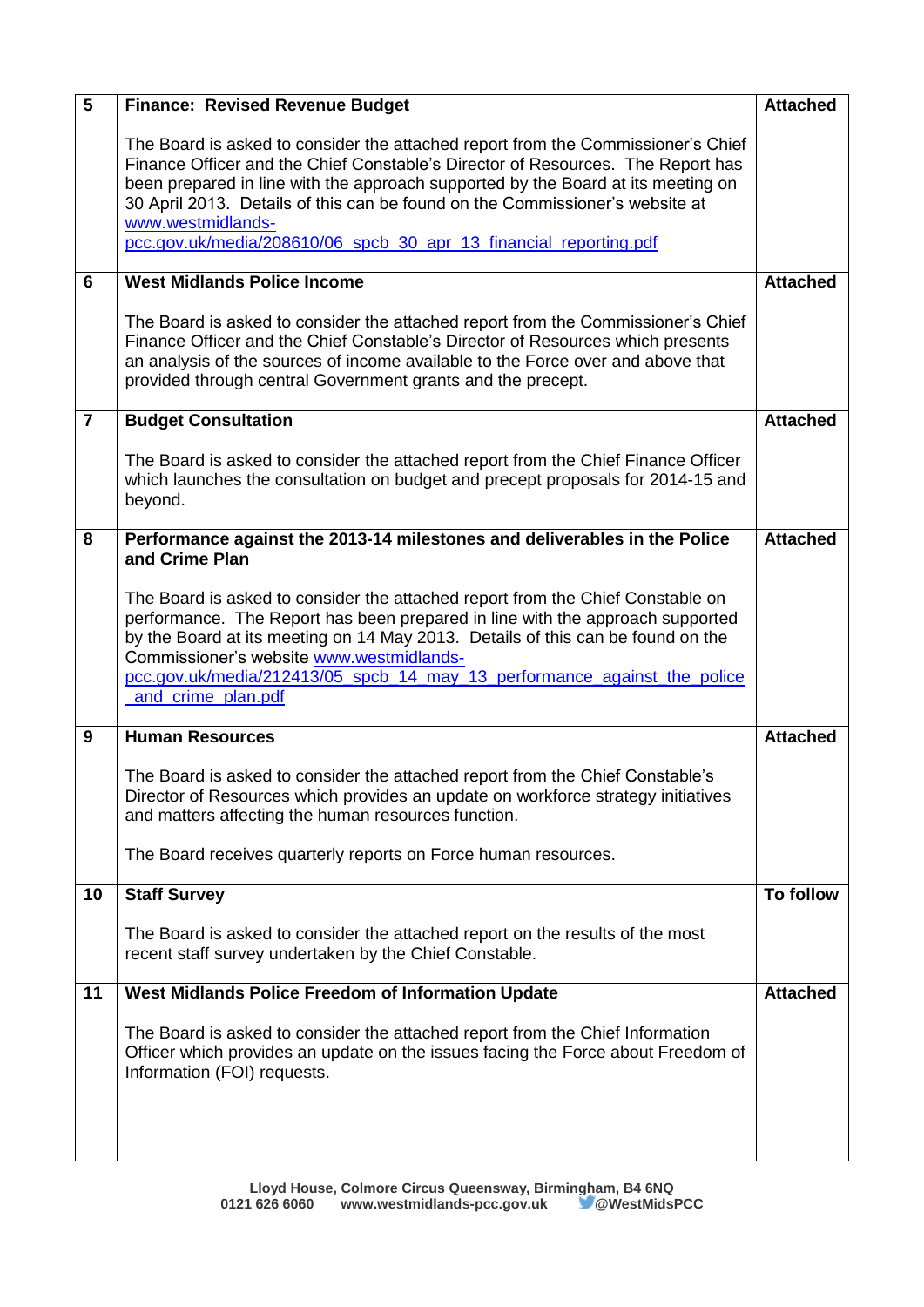|    | This report was requested by the Commissioner as a follow up to an earlier report                                                                                                                                                |                  |
|----|----------------------------------------------------------------------------------------------------------------------------------------------------------------------------------------------------------------------------------|------------------|
|    | made to the Board on 14 May 2013 (http://www.westmidlands-                                                                                                                                                                       |                  |
|    | pcc.gov.uk/media/212425/07_spcb_14_may_13_information_services_update.p<br>off) in which the Chief Finance Officer had reported on steps he intended to take                                                                     |                  |
|    | to improve performance in the handling of Freedom of Information requests.                                                                                                                                                       |                  |
|    |                                                                                                                                                                                                                                  |                  |
| 12 | <b>ACC Security Portfolio Update</b>                                                                                                                                                                                             | <b>Attached</b>  |
|    | The Board is asked to consider the attached report from the Assistant Chief<br>Constable Marcus Beale on his security portfolio.                                                                                                 |                  |
|    | There is a report from a member of the Command Team at each meeting of the<br>Board covering their portfolio of work. Each portfolio will be considered by the<br>Board twice a year.                                            |                  |
| 13 | <b>Deputy Chief Constable Portfolio Update</b>                                                                                                                                                                                   | <b>To follow</b> |
|    | The Board is asked to consider the attached report from the Deputy Chief<br>Constable on the Force change programme and his wider portfolio.                                                                                     |                  |
| 14 | <b>Operation Sentinel Update on Progress</b>                                                                                                                                                                                     | <b>Attached</b>  |
|    | The Board is asked to consider the attached report which provides an update on<br>the progress of Operation Sentinel.                                                                                                            |                  |
| 15 | <b>Action Plans from Summits:</b>                                                                                                                                                                                                |                  |
|    |                                                                                                                                                                                                                                  |                  |
|    | a) Safeguarding Summit held on 6 September 2013                                                                                                                                                                                  | <b>Attached</b>  |
|    | b) Stop and Search Summit held on 20 September 2013                                                                                                                                                                              | <b>Attached</b>  |
|    | The Board is asked to consider the outcomes and actions plans from the two<br>summits above.                                                                                                                                     |                  |
| 16 | <b>Decisions</b>                                                                                                                                                                                                                 |                  |
|    | The Commissioner will include in the Board's agendas reports prior to the making<br>of his decisions to allow him to benefit from the discussions and recommendations<br>of the Board. There are three reports for this meeting: |                  |
|    | a) Approval of the Confidential Reporting Policy                                                                                                                                                                                 | <b>Attached</b>  |
|    | b) Approval of the Anti-fraud, Bribery and Corruption Policy                                                                                                                                                                     | <b>Attached</b>  |
|    | c) Bids to the Commissioners Invest to Save budget                                                                                                                                                                               | <b>To follow</b> |
| 17 | Referrals from Local Policing and Crime Boards, Police and Crime Panel and<br>partner bodies                                                                                                                                     |                  |